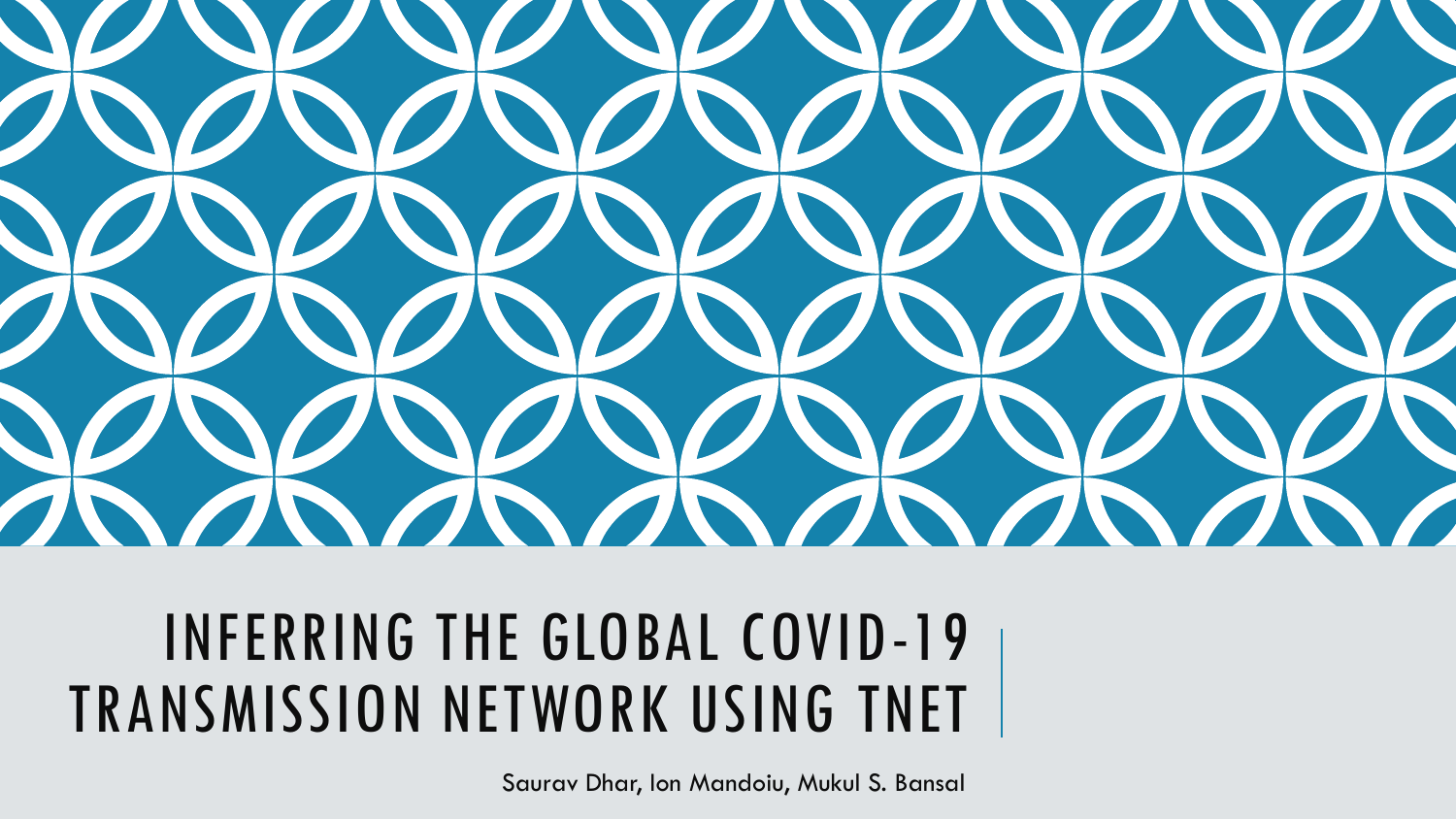# TRANSMISSION NETWORK

Who infected whom?

Multiple viral sequences sampled from the hosts.

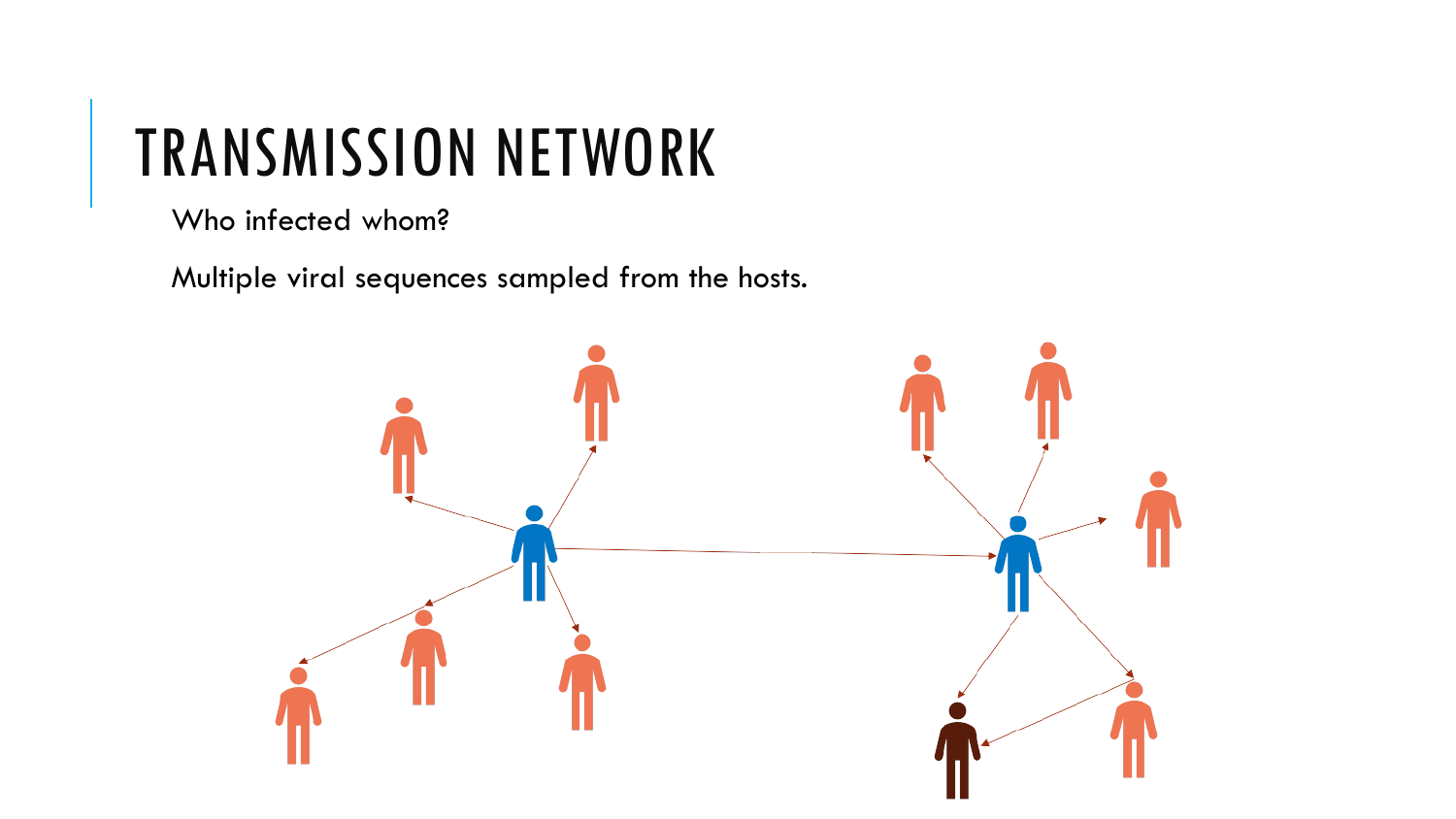# TNET WORKFLOW

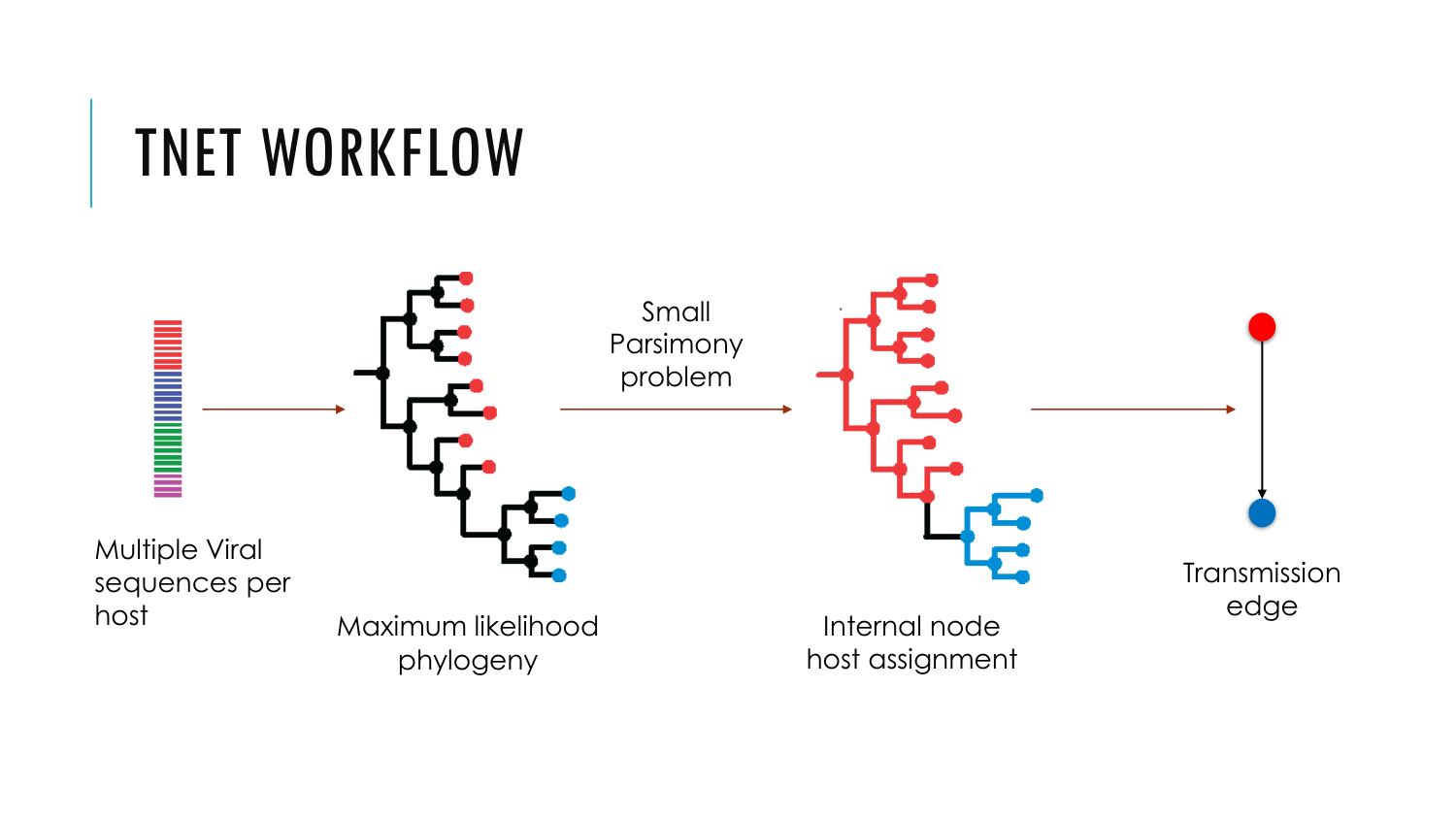#### DEALING WITH MULTIPLE OPTIMAL HOST ASSIGNMENT IDEA 1: RANDOM SAMPLING

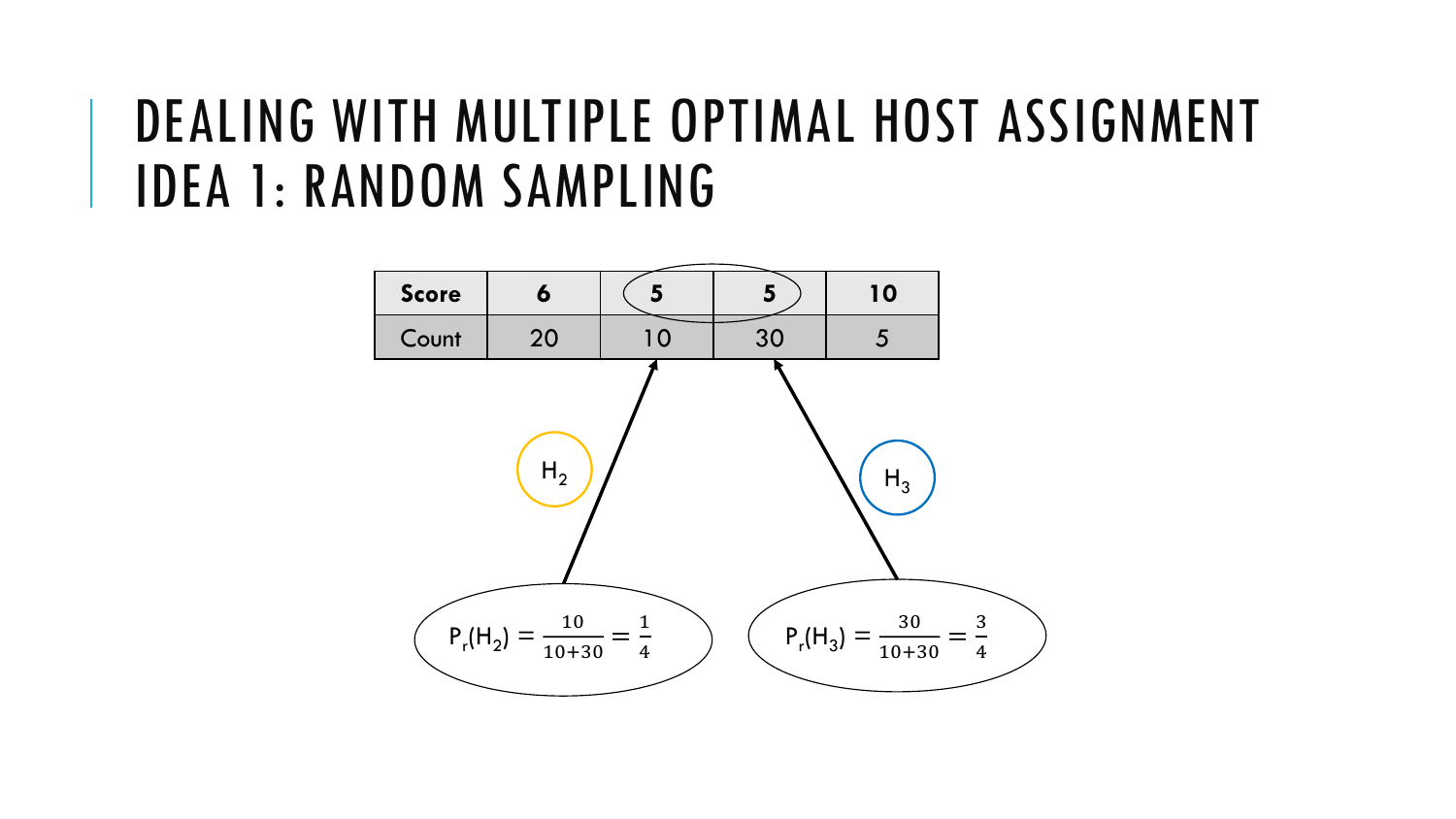#### DEALING WITH MULTIPLE OPTIMAL HOST ASSIGNMENT IDEA 2: BIASED SAMPLING

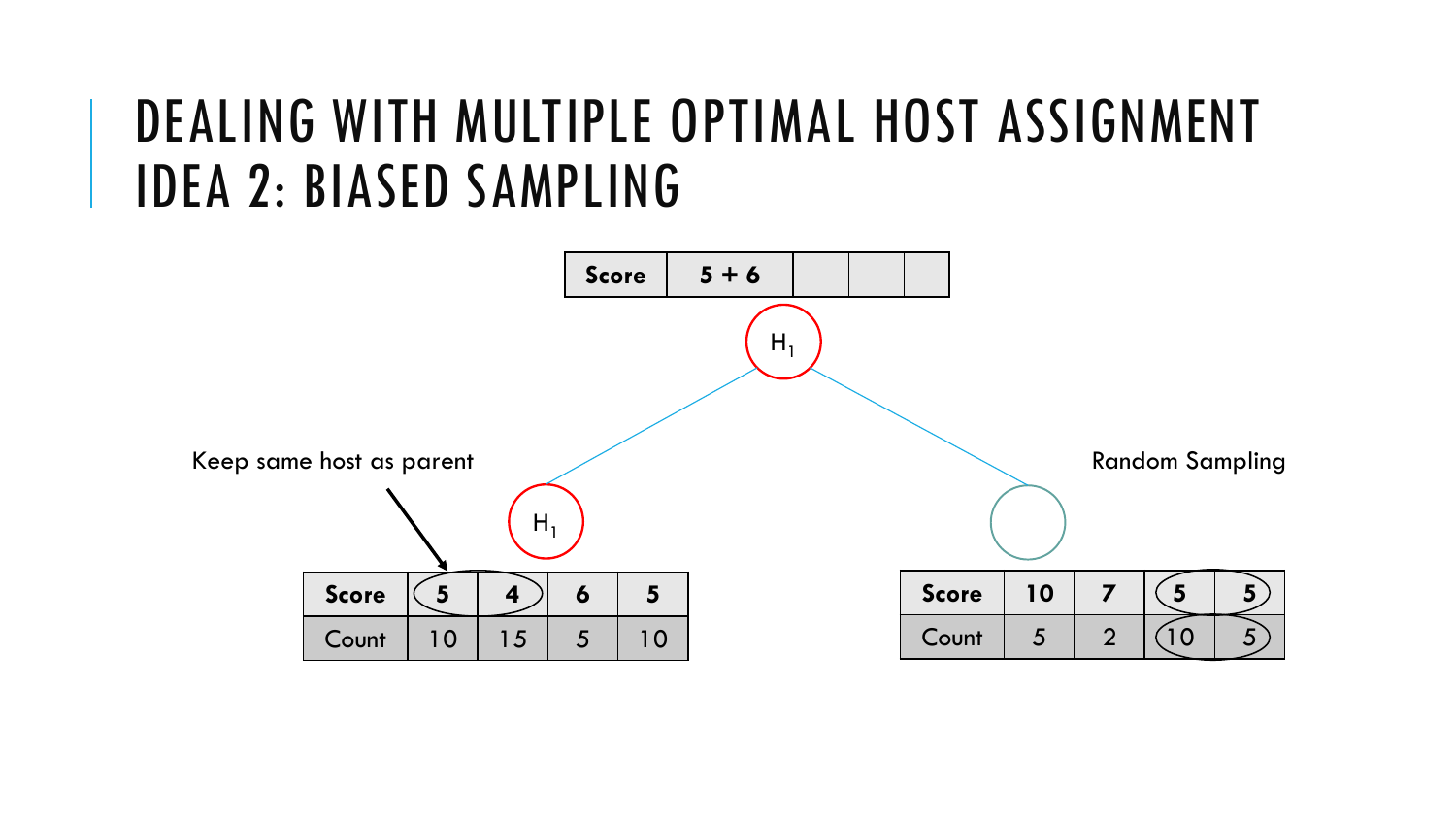## TNET-RANDOM VS. TNET-BIASED



Changes are pushed further down the tree keeping the same parsimony score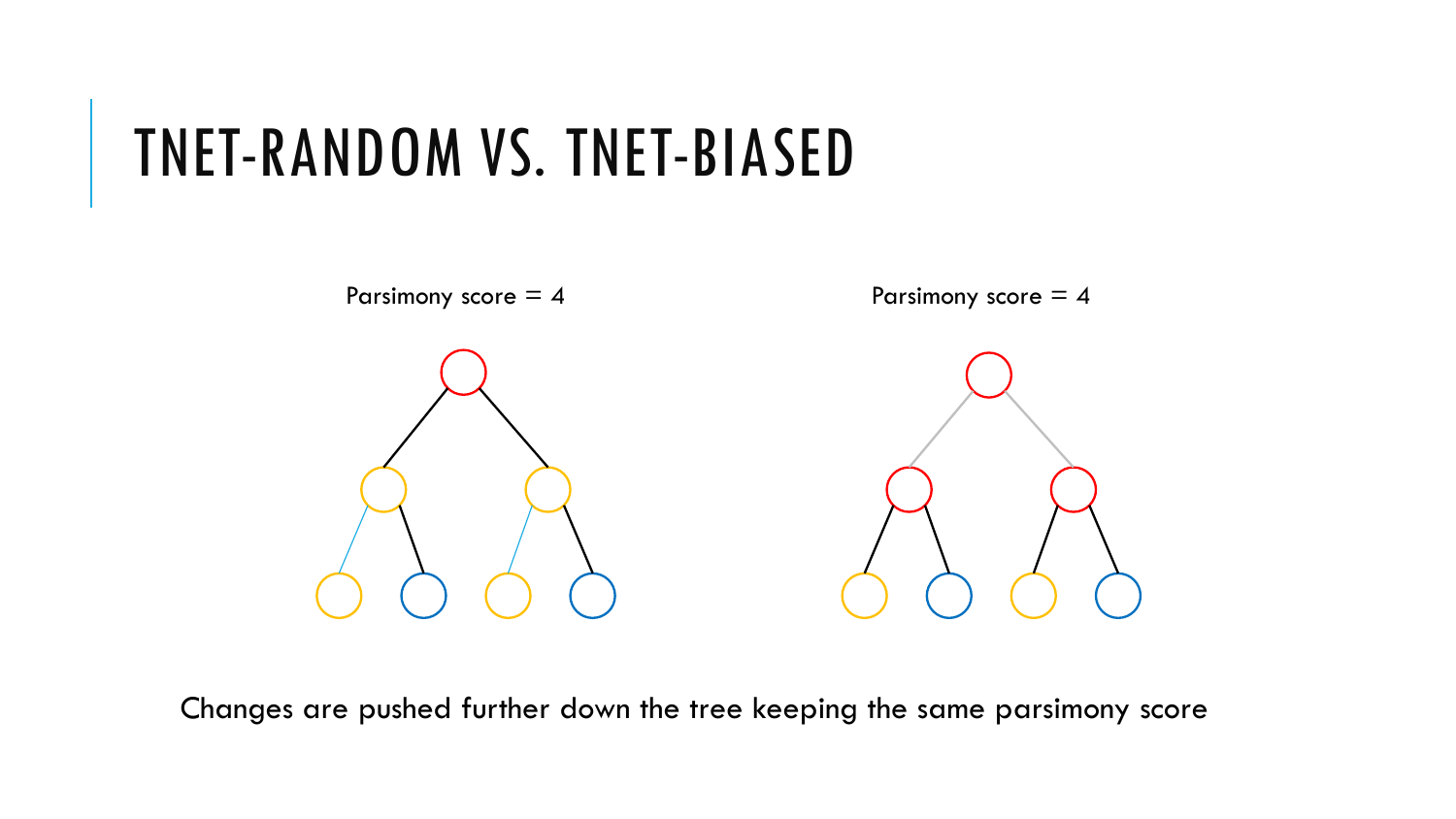#### TNET-RANDOM VS. TNET-BIASED: RELATIVE ACCURACY DEPENDS ON NETWORK



Infector ratio  $\sim 2$  Infector ratio  $\sim 7$ 



Based on simulated data, we see that TNet-Biased works better for networks with higher infector ratio.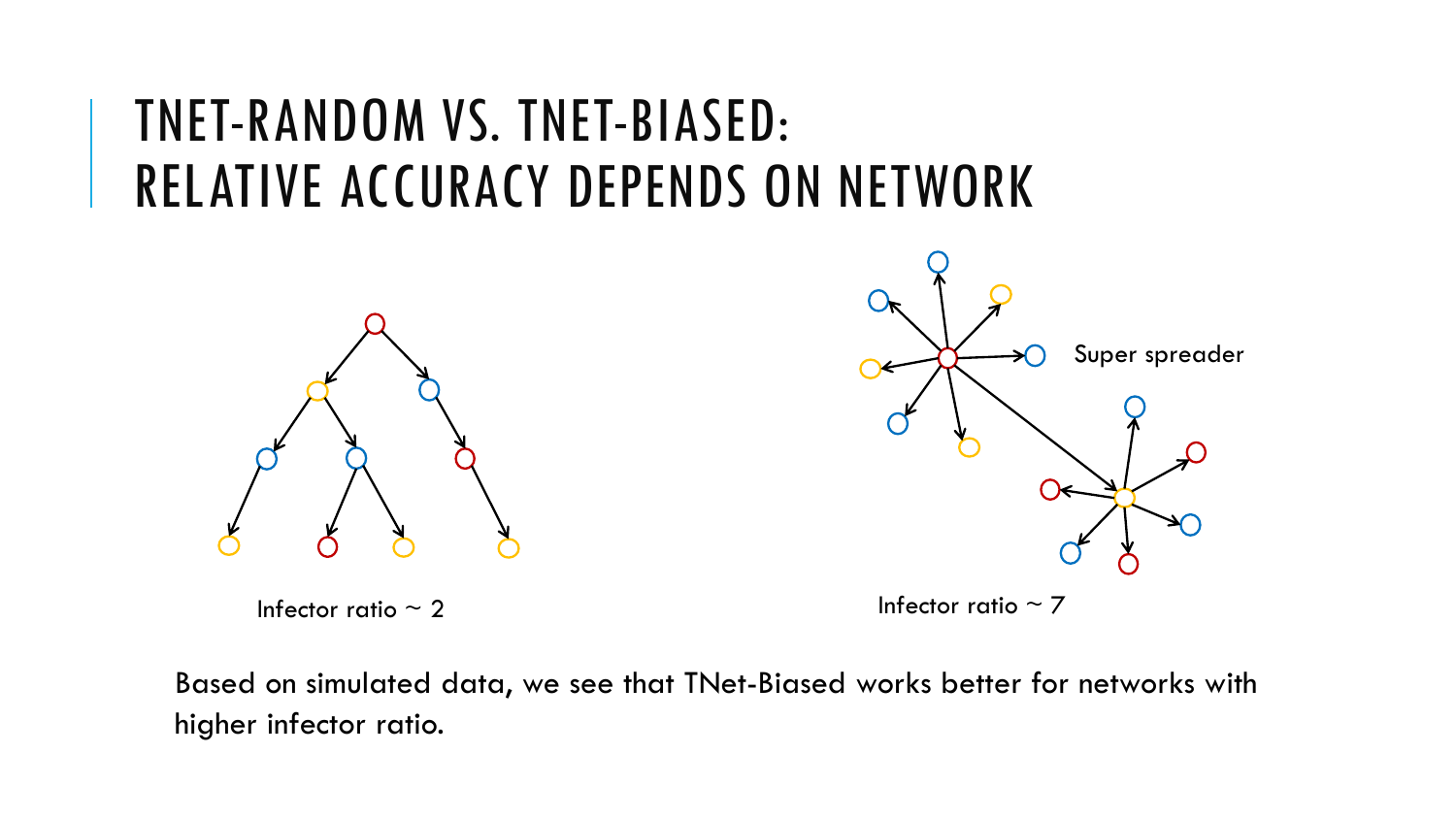### TNET ON COVID-19 GLOBAL COUNTRY LEVEL ANALYSIS

#### **Dataset**

- 59 countries
- **2123 total complete sequences**
- 10 to 100 sequences per country
- **Up to June, 2020**

#### **Measure**

- ▪Country of exposure
- **Top 5 spreaders and receivers in each month**
- **Top 5 spreaders and receivers of USA**
- Compared against NextStrain
- **True country of exposure known**

Handling topological uncertainty

 $\blacksquare$  10 bootstrap trees

Handling sampling uncertainty **Used 100 samples per bootstrap tree**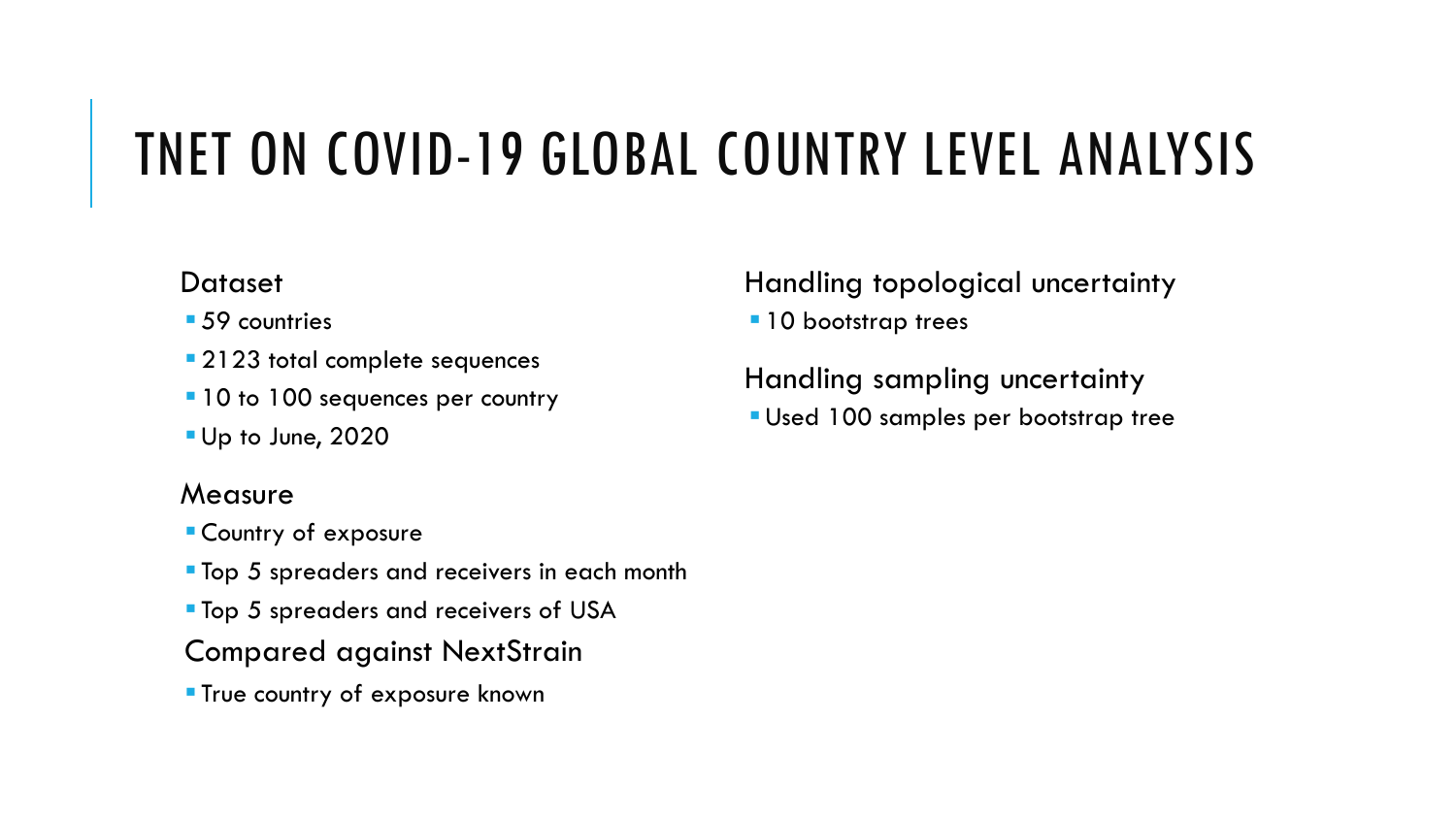#### ACCURACY: KNOWN COUNTRY OF EXPOSURE FOR EACH SEQUENCE

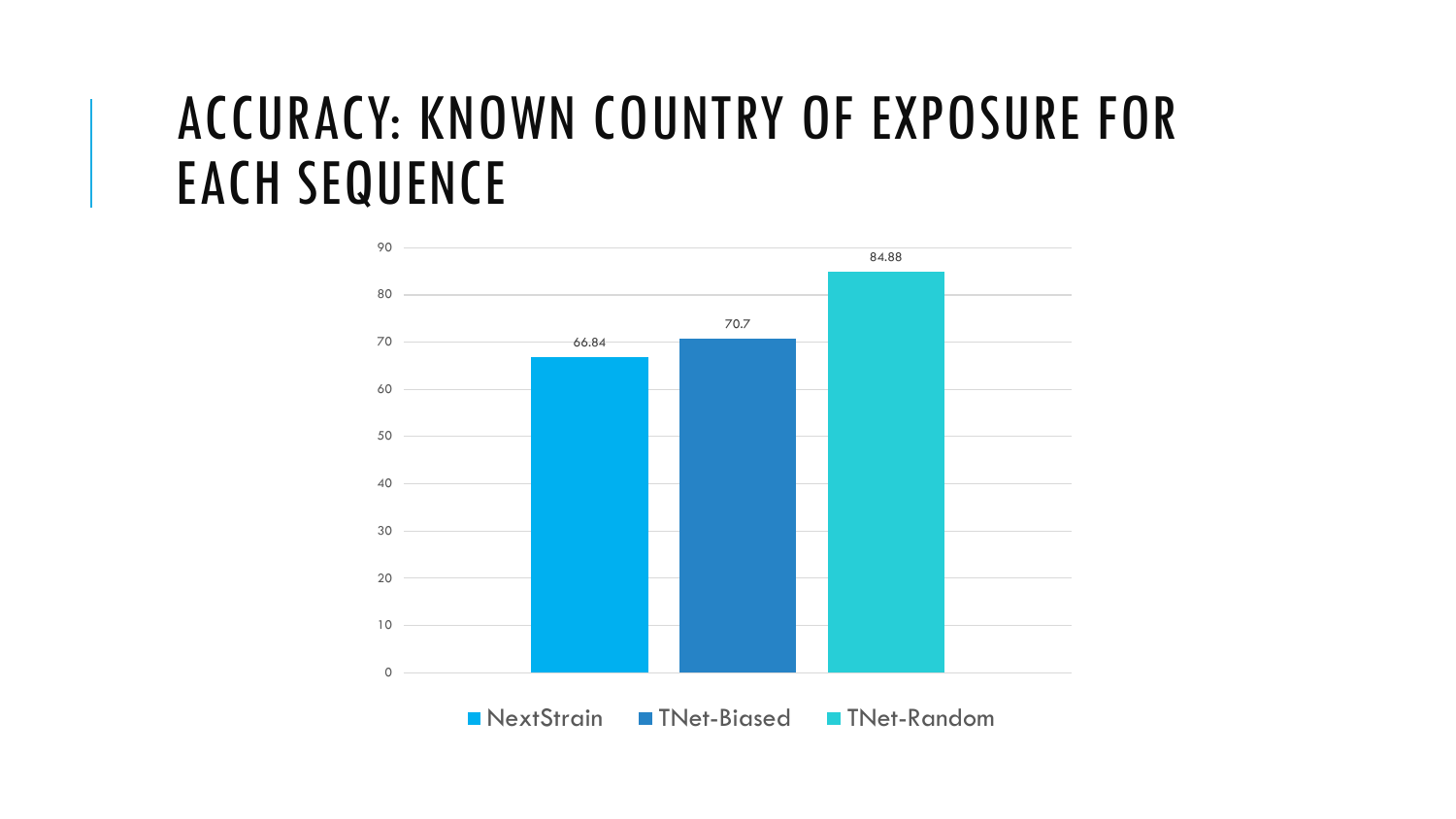## TOP 5 SPREADERS OF EACH MONTH (AVERAGED)

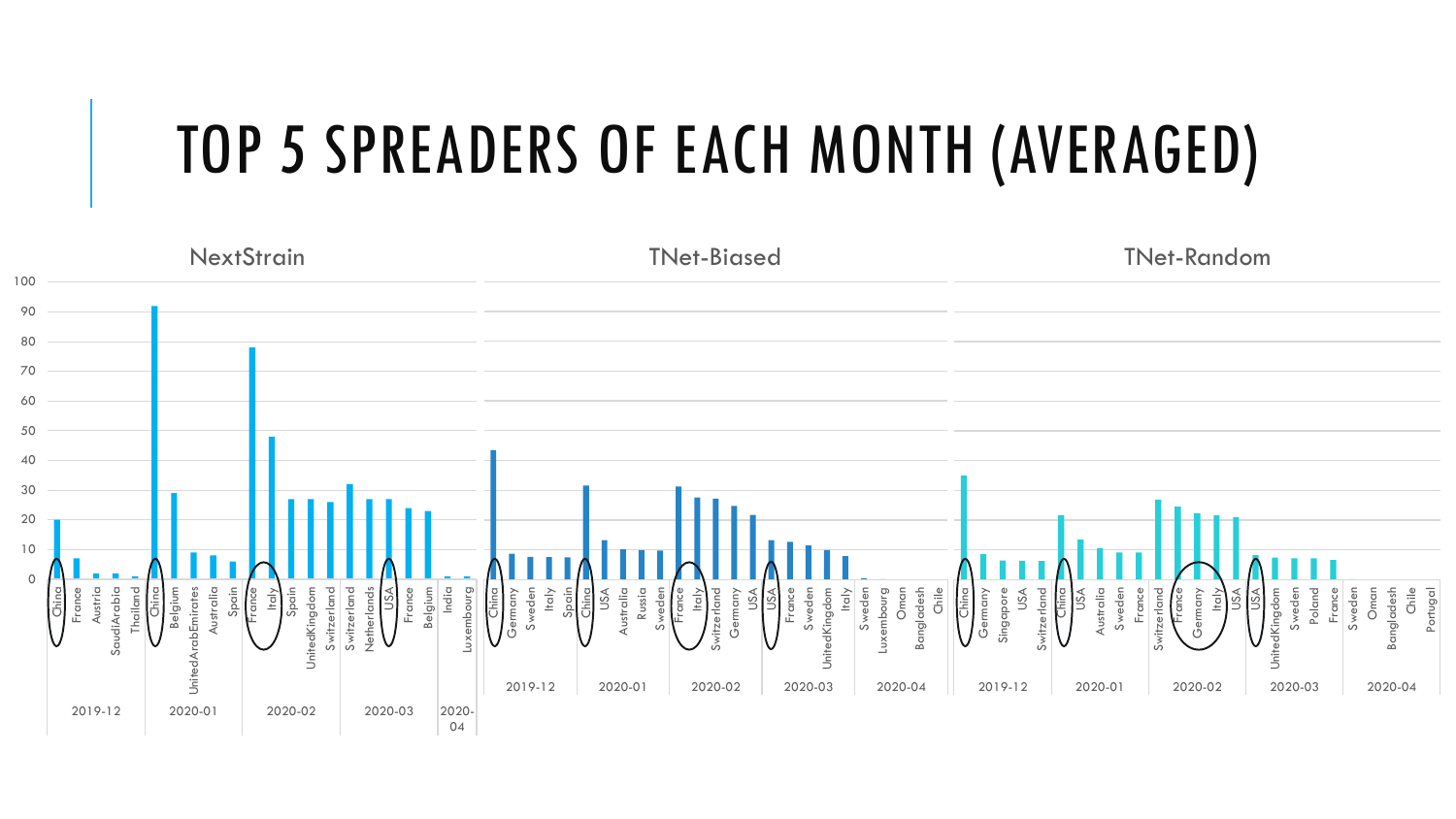## TOP 5 RECEIVERS OF EACH MONTH (AVERAGED)

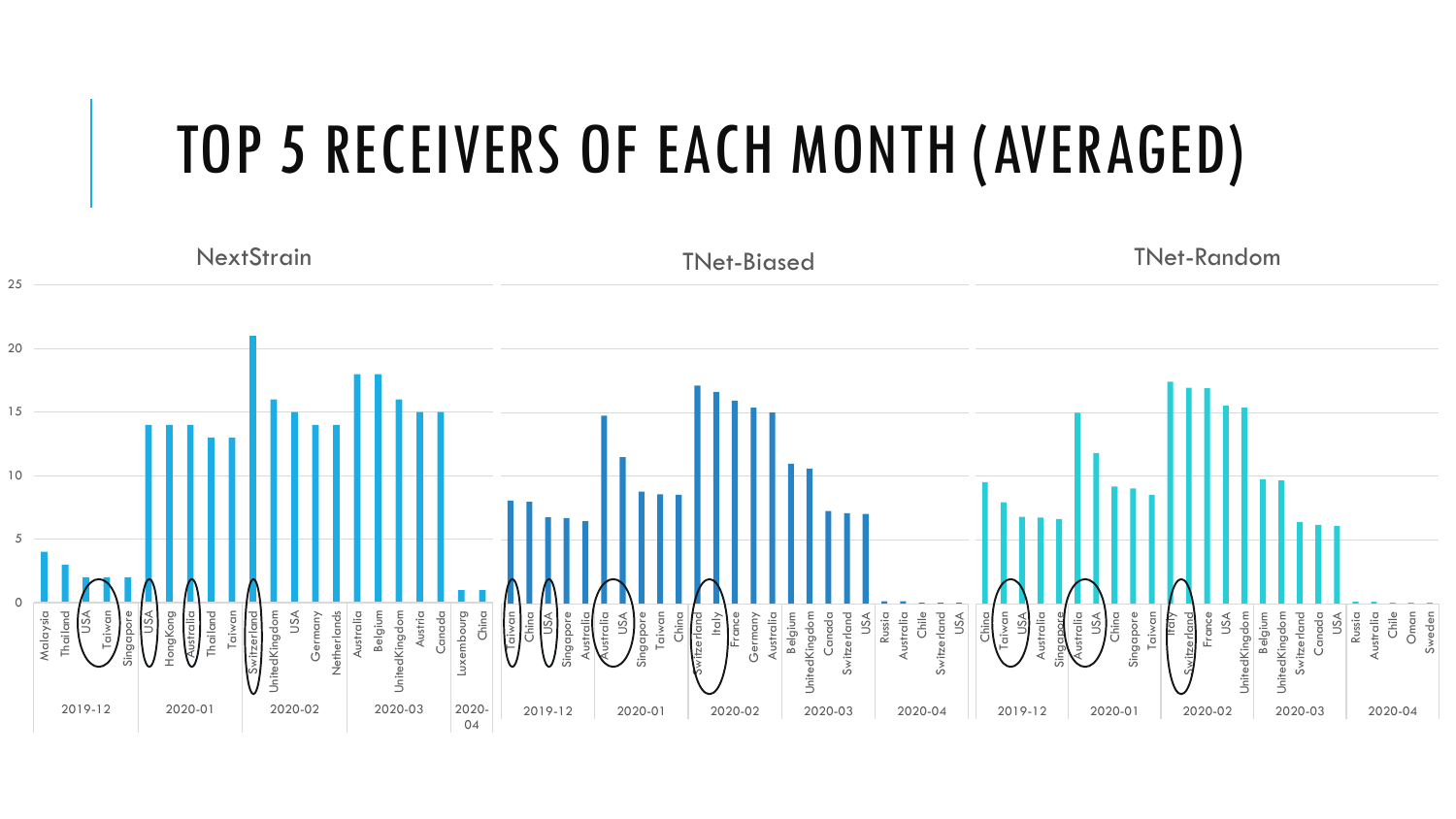## SPREAD TO USA: TOP 5 COUNTRIES

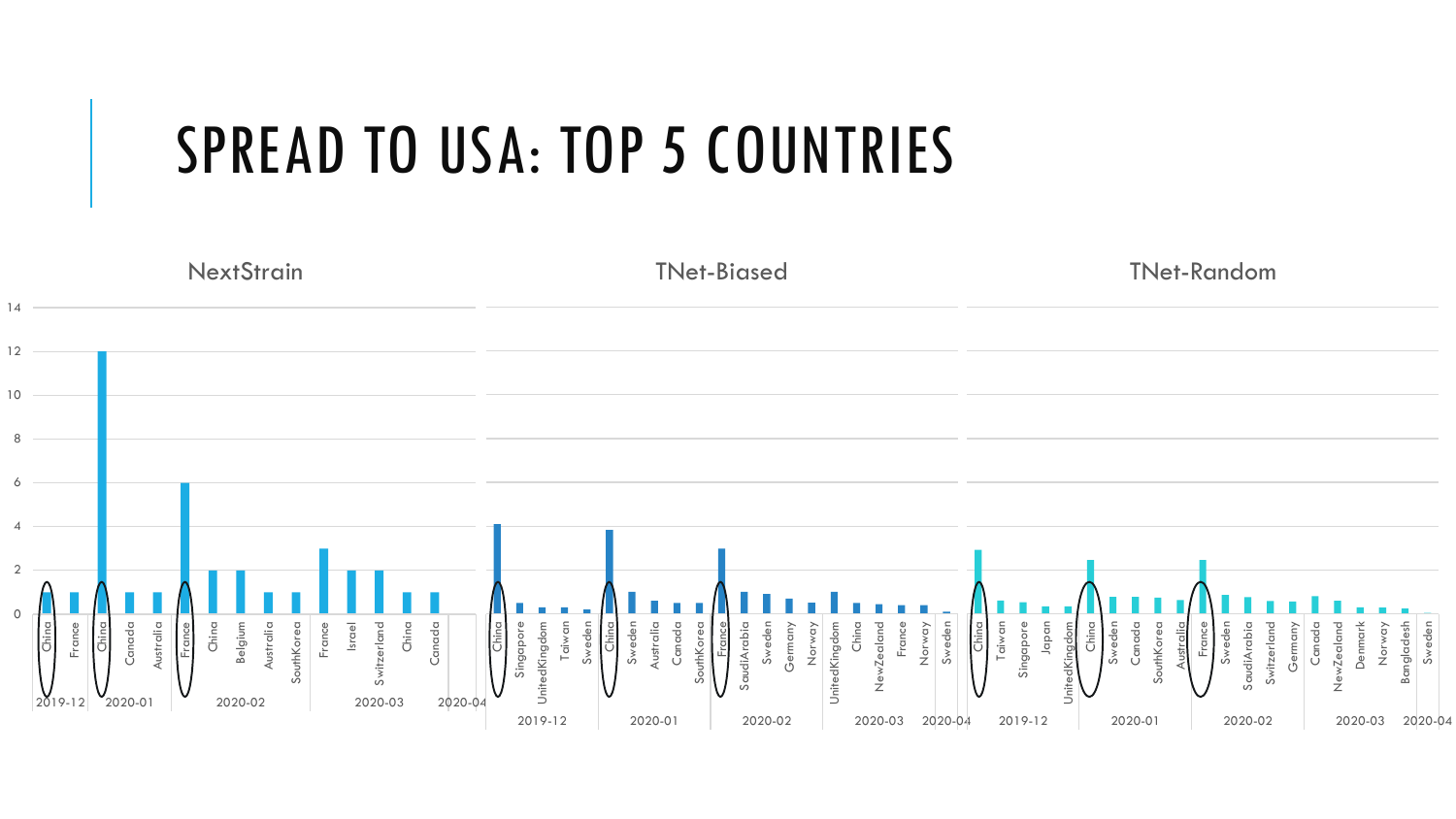## SPREAD FROM USA: TOP 5 COUNTIES

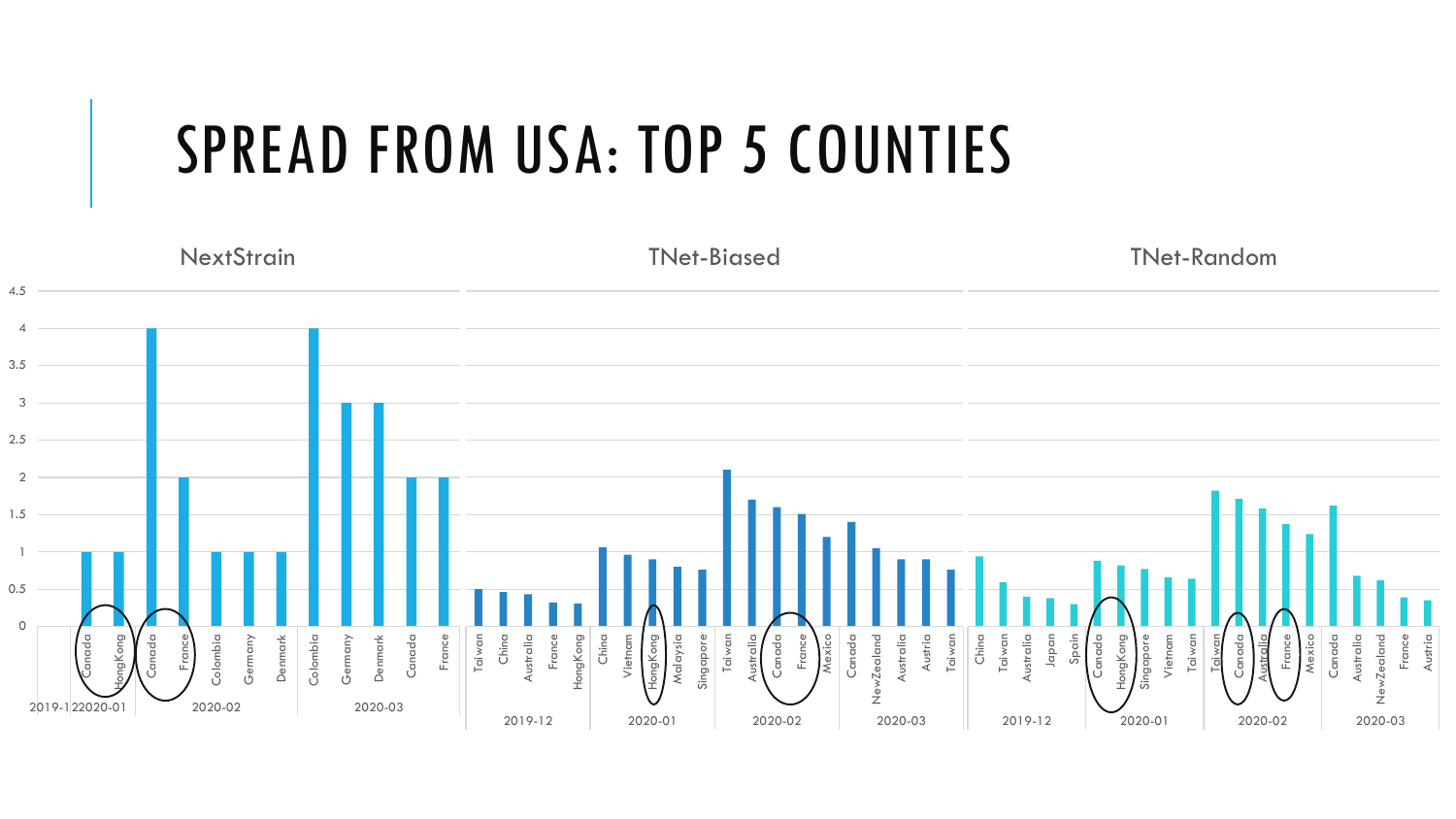#### TNET ON COVID-19 STATE LEVEL ANALYSIS FOR USA

#### **Dataset**

- 30 states
- **1801 total complete sequences**
- **.10 to 100 sequences per state**
- ▪Up to July, 2020

#### **Measure**

- **State of exposure**
- **Top 5 spreaders and receivers in each month**
- **Top 5 spreaders and receivers of New York**
- Compared against NextStrain
- **True state of exposure known**

Handling topological uncertainty

 $\blacksquare$  10 bootstrap trees

Handling sampling uncertainty **Used 100 samples per bootstrap tree**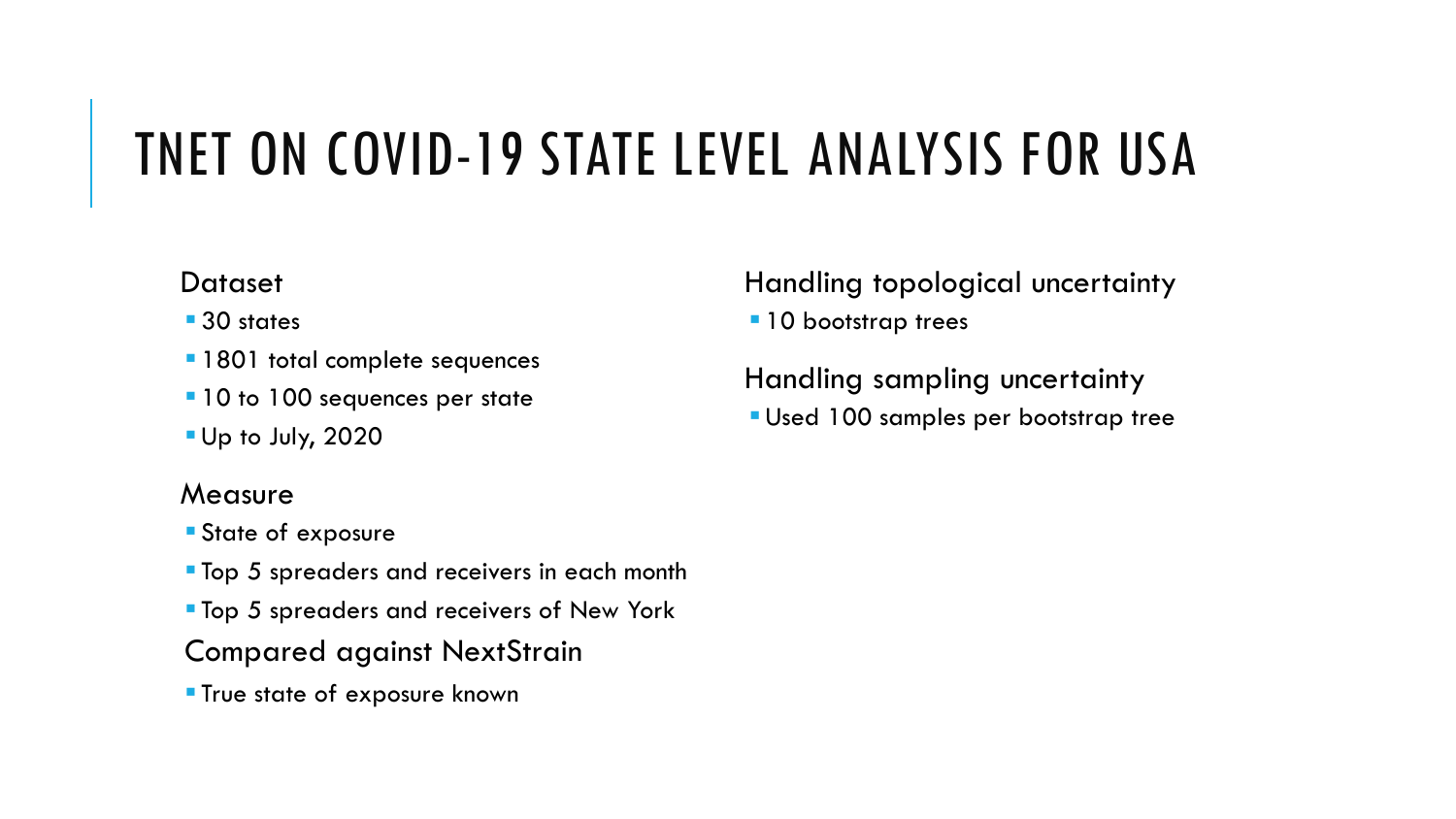#### ACCURACY : KNOWN STATE OF EXPOSURE FOR EACH SEQUENCE

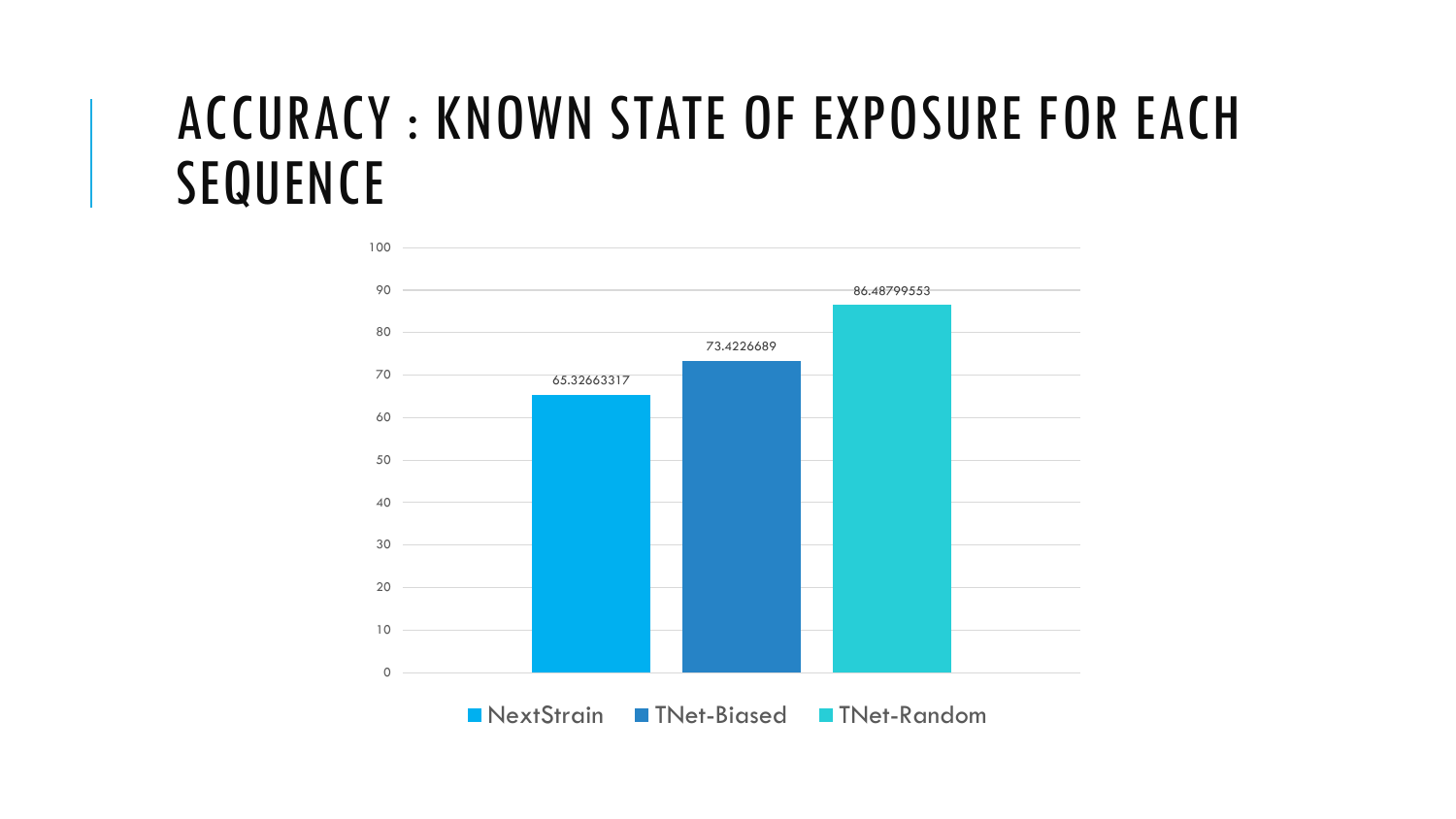# TOP 5 SPREADERS OVER TIME (AVERAGE)

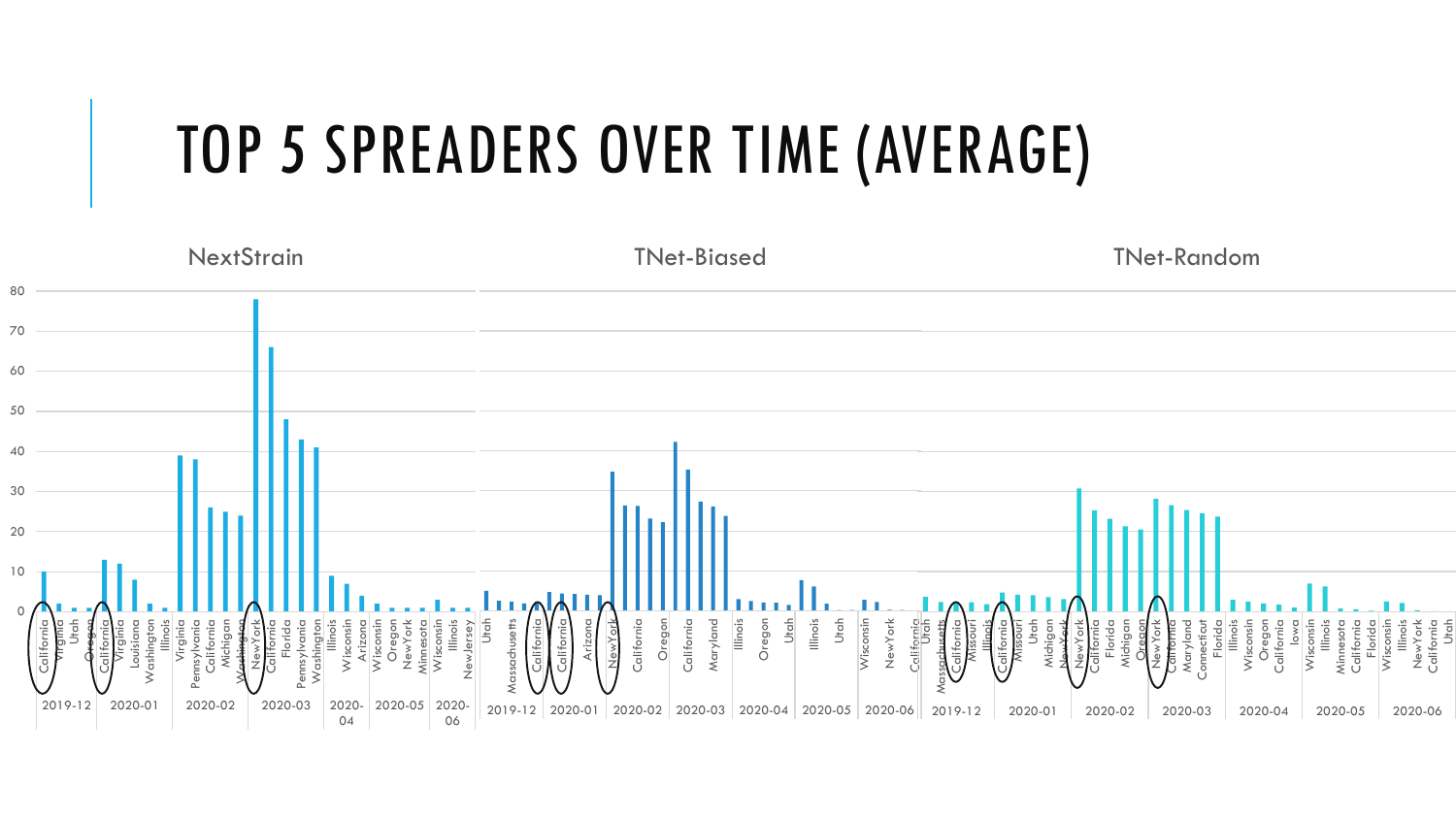# TOP 5 RECEIVERS OVER TIME (AVERAGE)

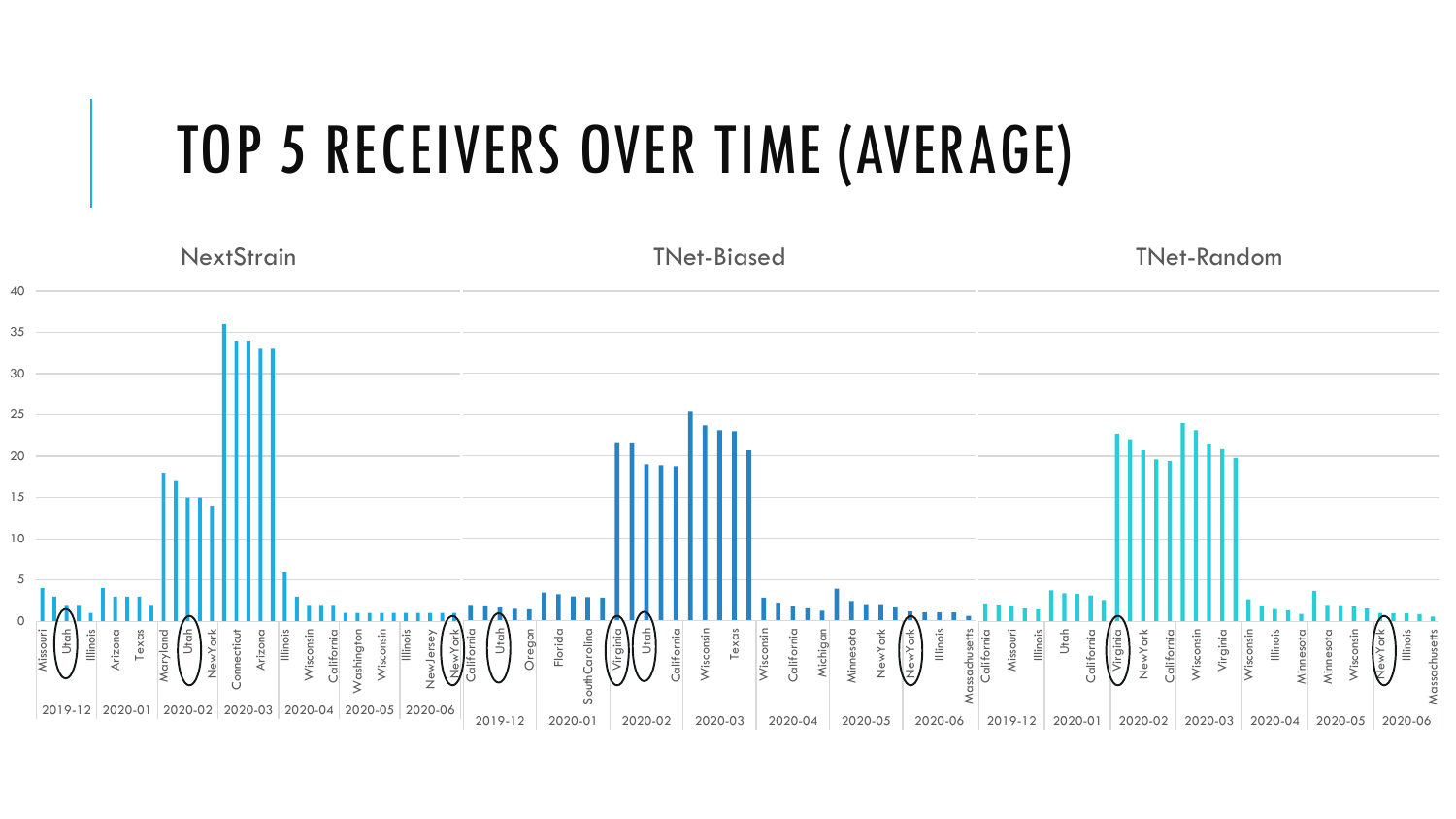## TOP 5 STATES NEW YORK RECEIVED FROM (AVERAGE)

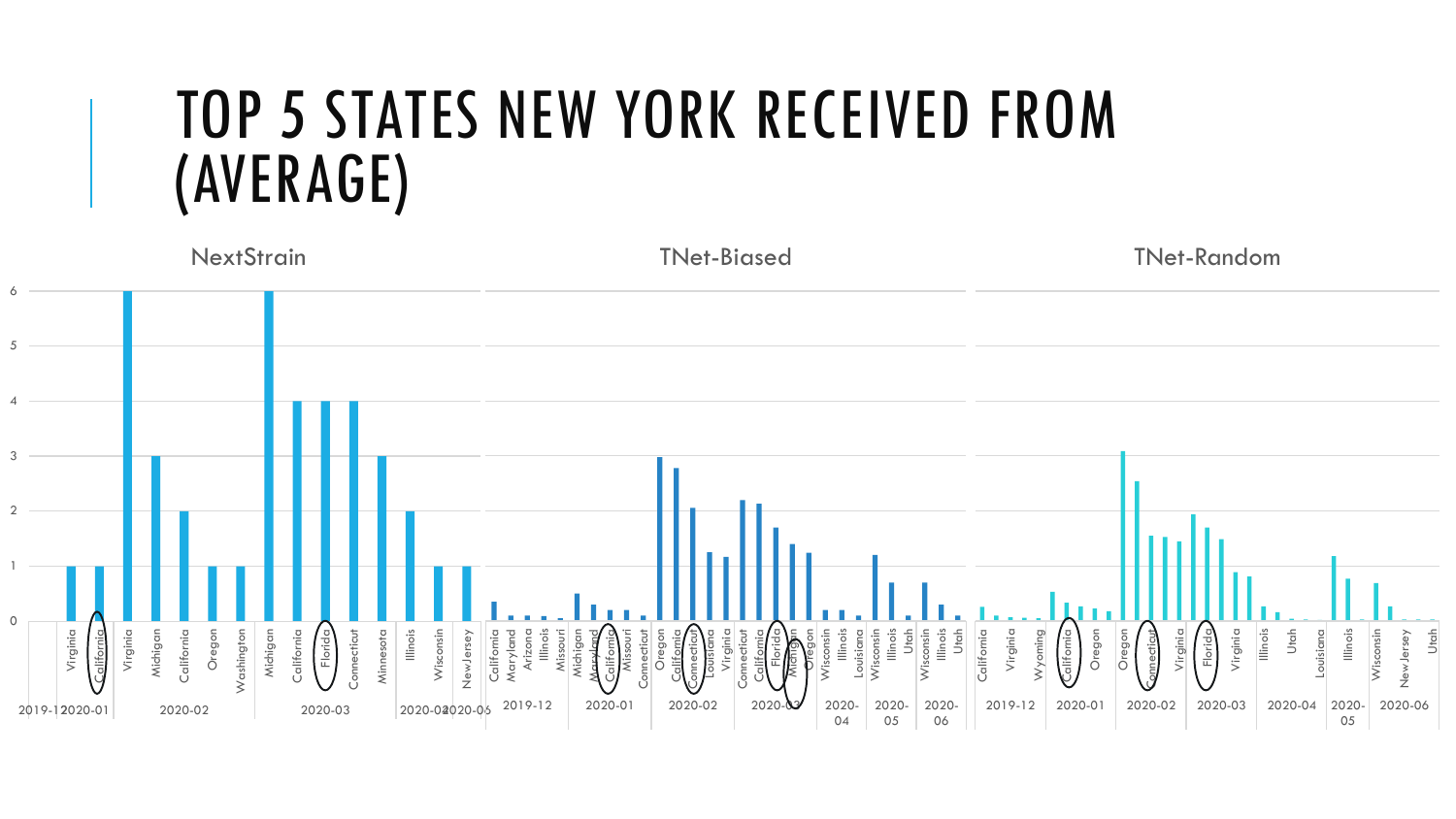# TOP 5 STATES NEW YORK SPREAD TO (AVERAGE)

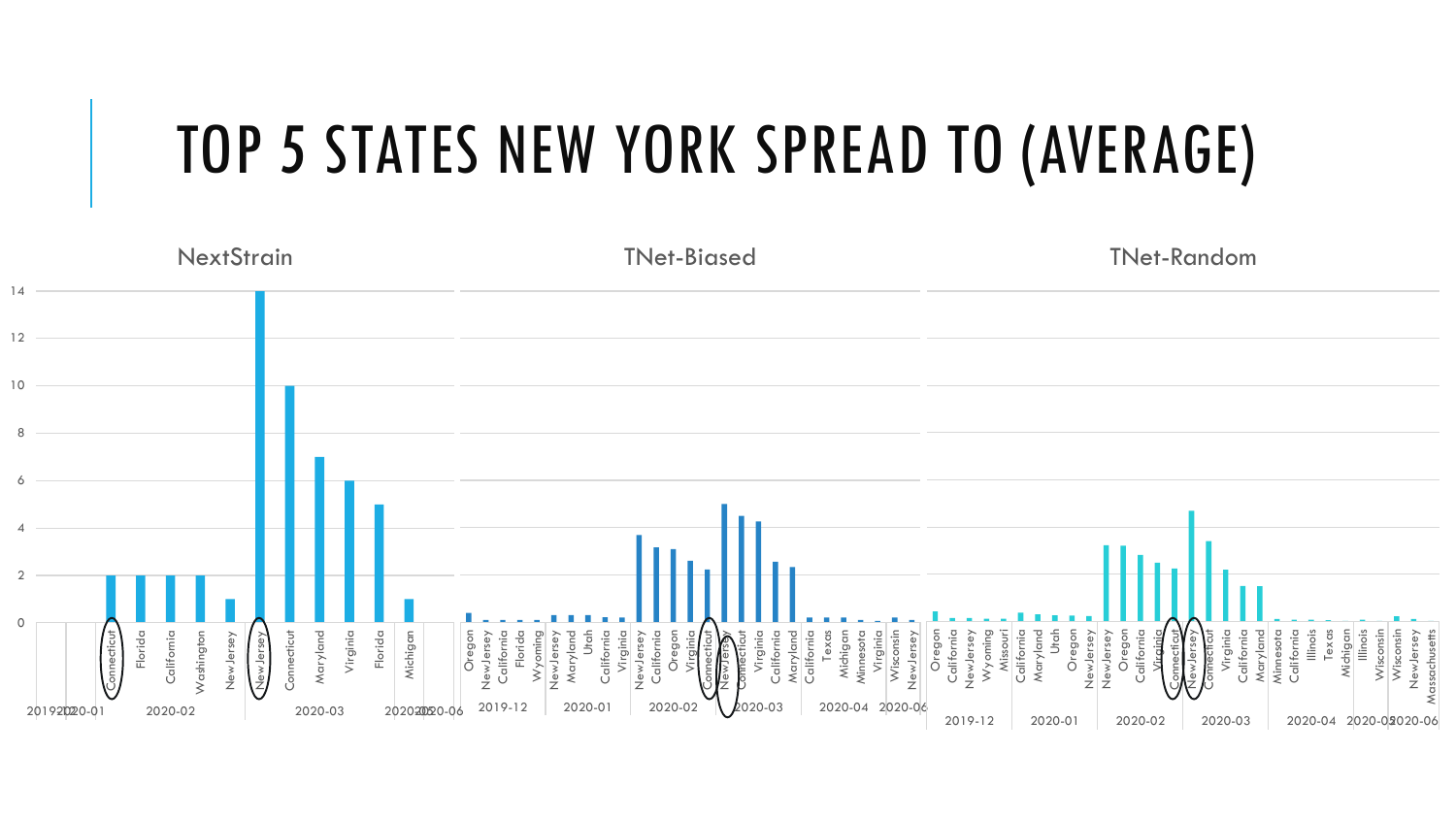# **CONCLUSION**

- Simple and scalable model like TNet-Random appears to work very well.
- Using countries and states as hosts may be a viable approach for such geographic spread analyses.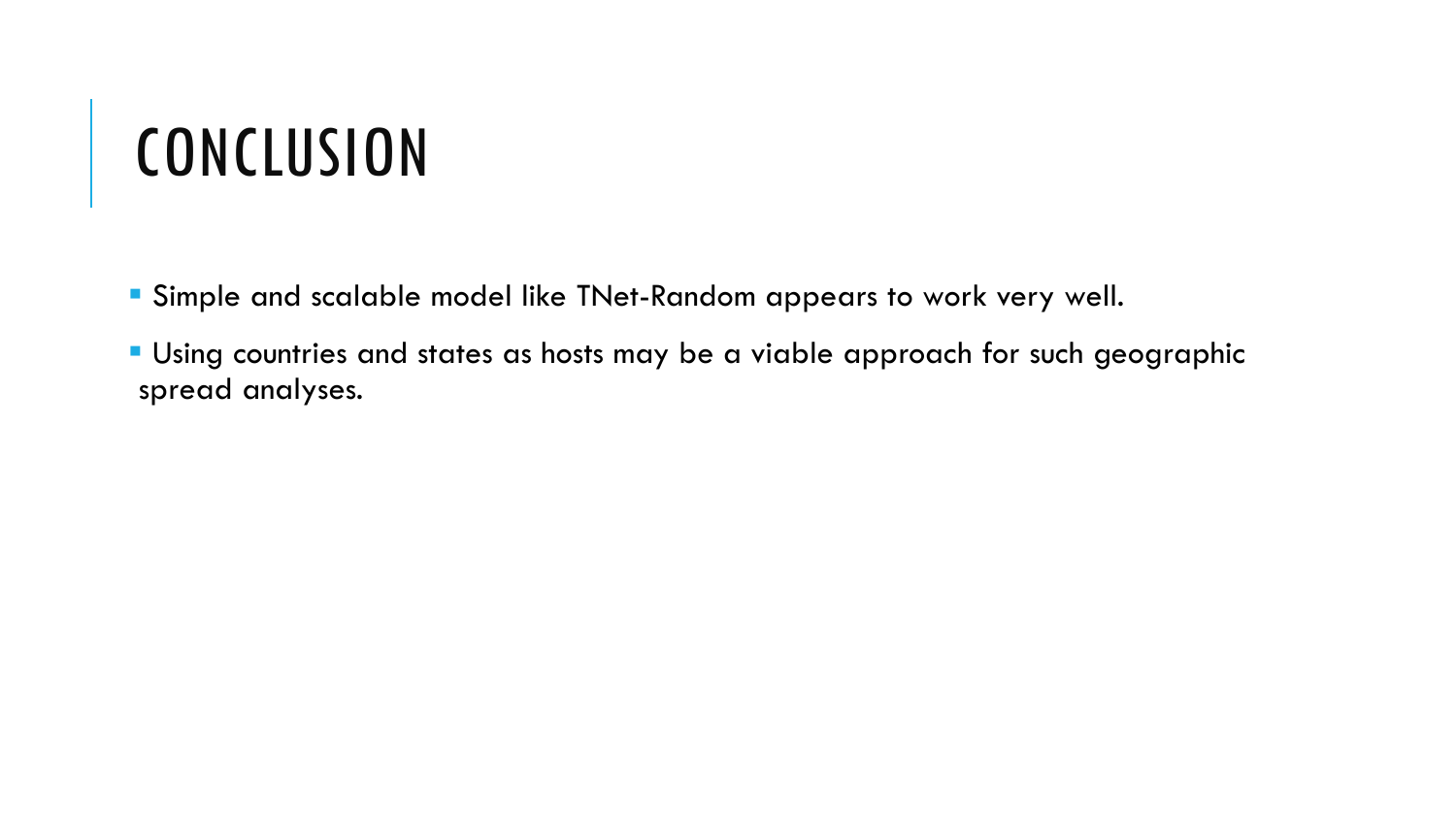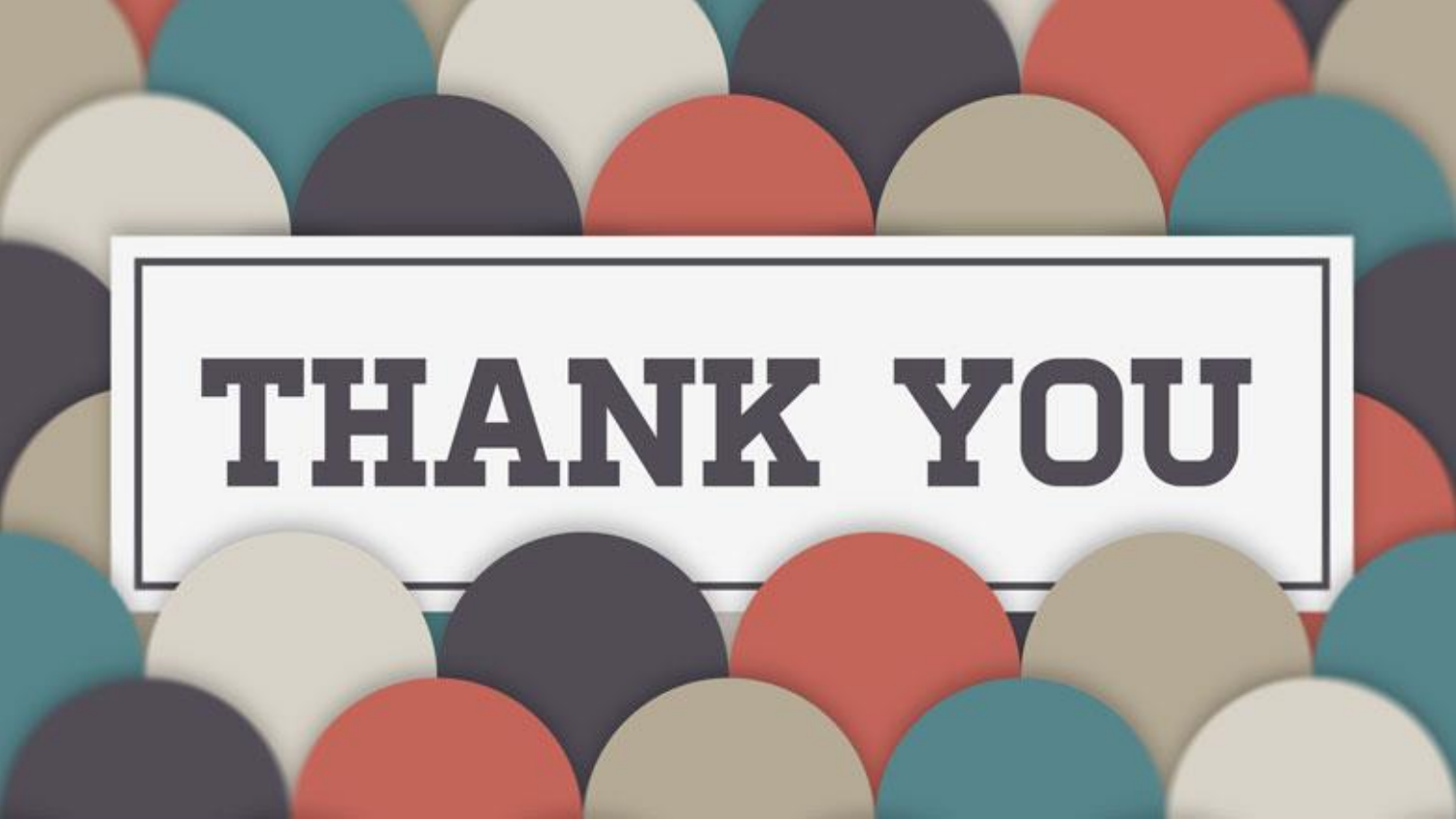## TOP 5 STATES CONNECTICUT RECEIVED FROM (AVERAGE)

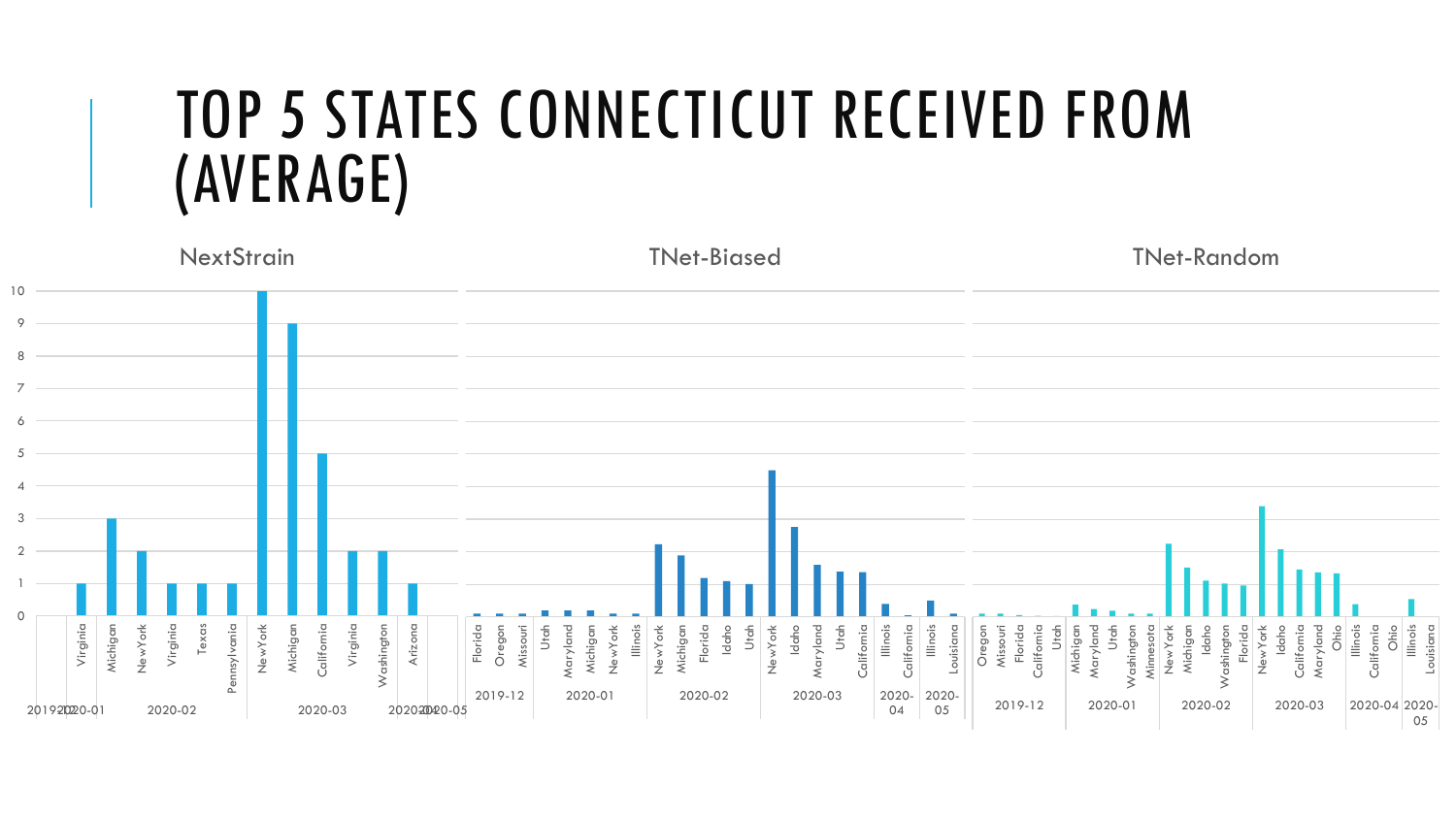### TOP 5 STATES CONNECTICUT SPREAD TO (AVERAGE)

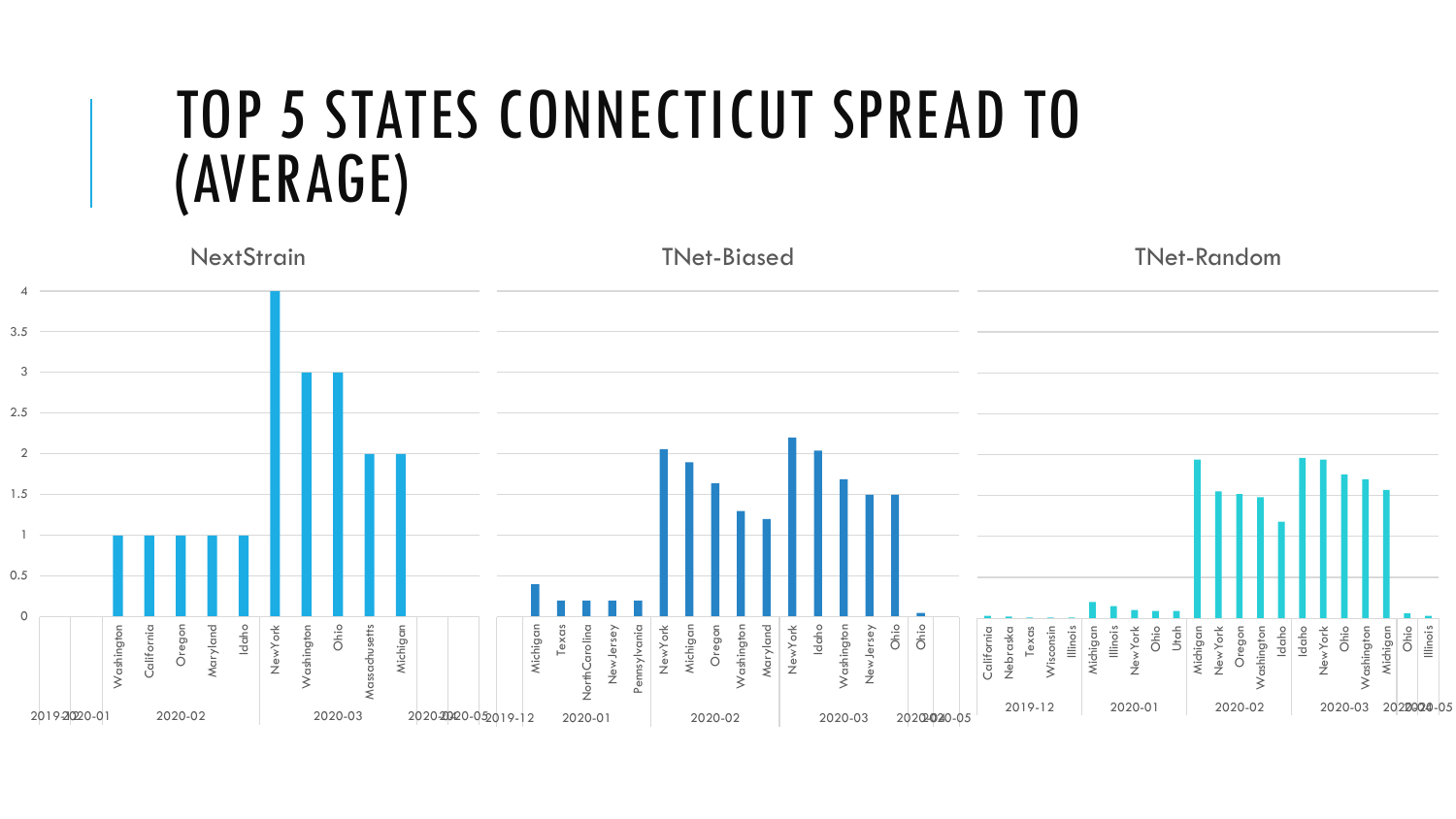## TOP 5 STATES GEORGIA RECEIVED FROM (AVERAGE)